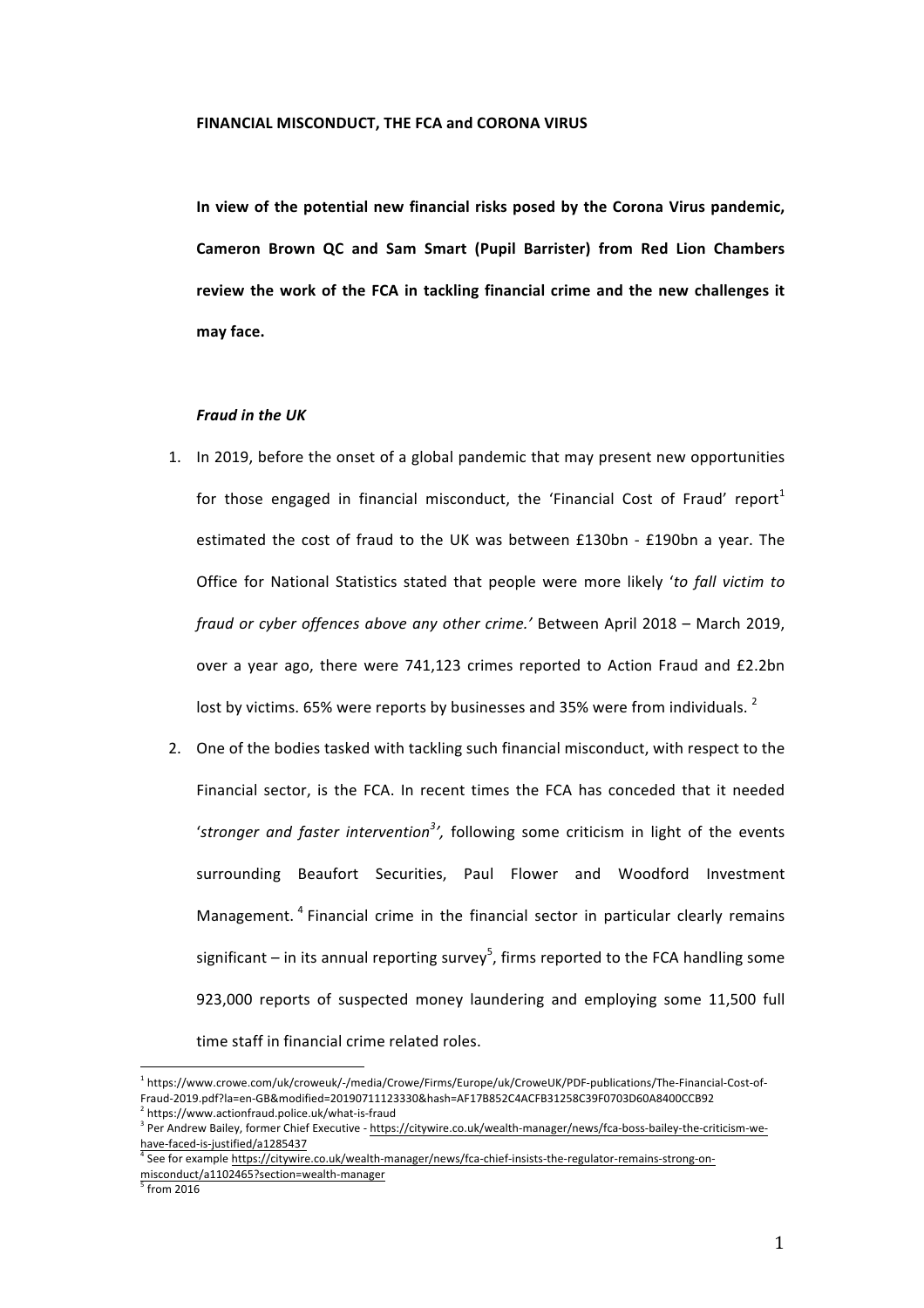# *The FCA – An Overview*

- 3. By way of overview, the FCA is independent of government and takes the form of a Company limited by guarantee. The FCA does not act on behalf of the Crown. Its members, officers and staff are not Crown servants. The FCA has a strategic objective and three operational objectives. The strategic objective is 'to ensure that the relevant markets function well.'
- 4. The operational objectives are:
	- a. To secure an appropriate degree of protection for consumers (the 'Consumer Protection objective');
	- b. To protect and enhance the integrity of the UK financial system (the 'integrity objective');
	- c. To promote effective competition in the interests of consumers in the markets for regulated financial services and services provided by recognised investment exchanges (RIEs) (the 'competition objective');
- 5. The FCA's approach to financial wrongdoing appears to be characterized by use of three different of types of tools.
	- a. First, their extensive powers to impose sanctions and controls, which they seek to use in a way that is 'transparent, proportionate, responsive to the *issue and consistent with their policies'*:
	- b. Second, the opening of investigation on a 'dual-track' basis, investigating on both a regulatory and criminal basis, and use of civil/ criminal sanctions for similar conduct; <sup>6</sup>
	- c. Third, criminal prosecution for cases of 'exceptional' financial misconduct.

 <sup>6</sup> https://www.fca.org.uk/publication/corporate/annual-report-2018-19-anti-money-laundering.pdf, p.12 (document 39)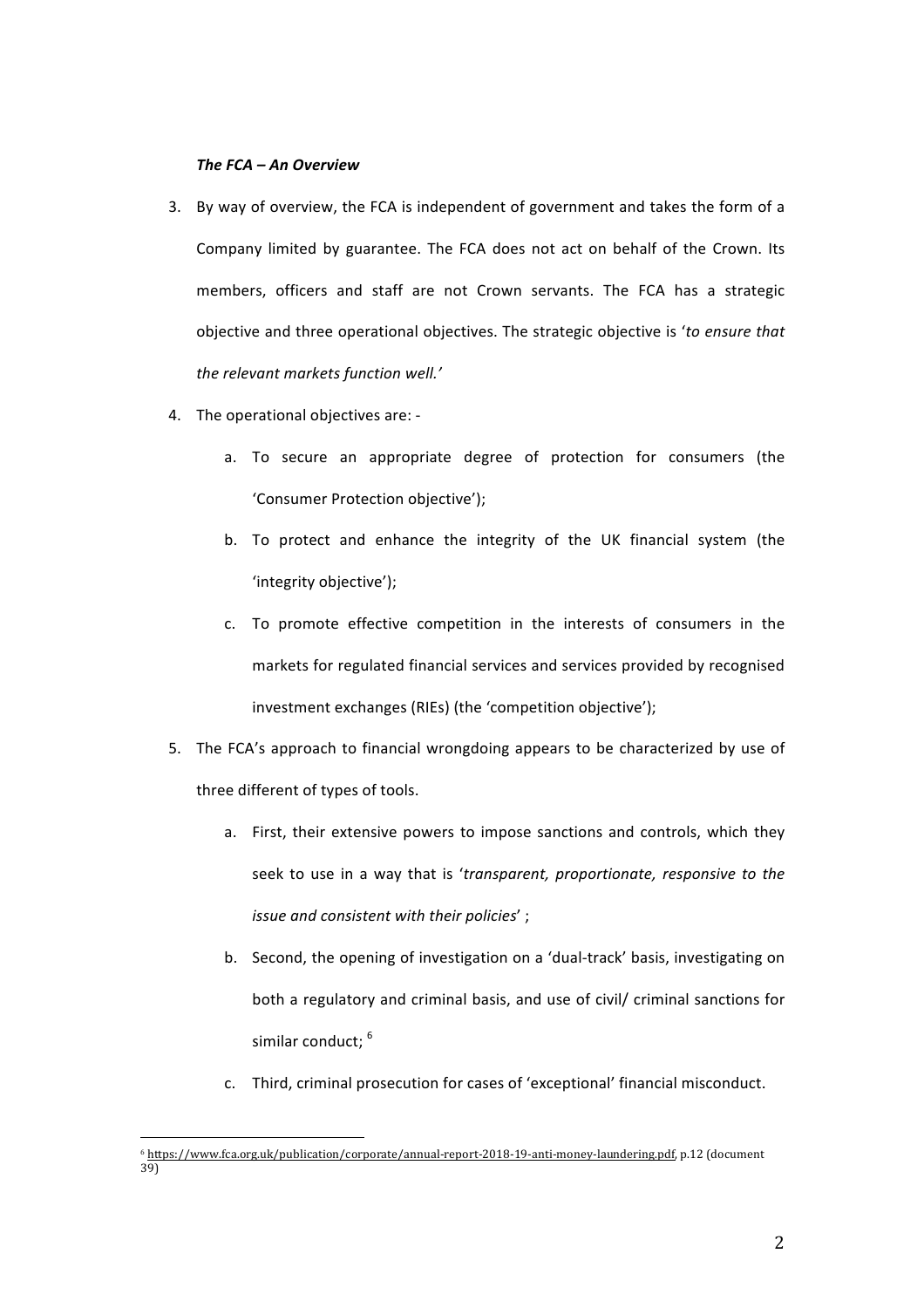#### **Criminal Prosecutions**

- 6. Under s401 FSMA 2000, the FCA is the 'appropriate regulator' to institute proceedings for offences identified in FSMA and the Financial Services Act 2012 ('FS Act 2012'). The case of Rollins [2010] UKSC 39 confirmed that the FSA's powers to prosecute criminal offences are not limited to those set out in s401 and s402 of FSMA (which includes offences related to carrying on regulated unauthorised activity, insider dealing and money laundering).
- 7. The FSA may also prosecute crimes under section 53 of the Criminal Justice Act 1993 (Insider dealing), Section 89 and 90 of the Financials Services Act 2012 (making a false or misleading statement/ creating a false of misleading impression) s327 (concealment) and 328 (arrangements) of the Proceeds of Crime Act 2002 (POCA).
- 8. Perhaps the real bar to the FCA prosecuting cases in the criminal courts is the cost and time of doing so. In its 2019/2019 annual performance report, the FCA reported that the average length of a criminal case in 2018/2019 brought by the FCA was 74.9 month or just over 6 years. That position of course will not be improved by the current significant delay to all jury trials being experienced in Crown Courts due to Corona virus. Furthermore, the average cost of a criminal case was  $£7.232m -$  again it is anticipated that figure will rise due to the increased length of trials due to Corona virus restrictions. The overall number of cases continue to increase (up by some 31%), against an overall budget increase of just 2.7%.
- 9. Notwithstanding the above, the FCA has had some considerable success in the criminal sphere in recent years. Operation Tabernula, the FCA's largest ever investigation, resulted in a large number of convictions and lengthy custodial sentences following the processing of 200,000 lines of trading data, 485 RIPA applications and a review of 10 million digital items. However, the cost was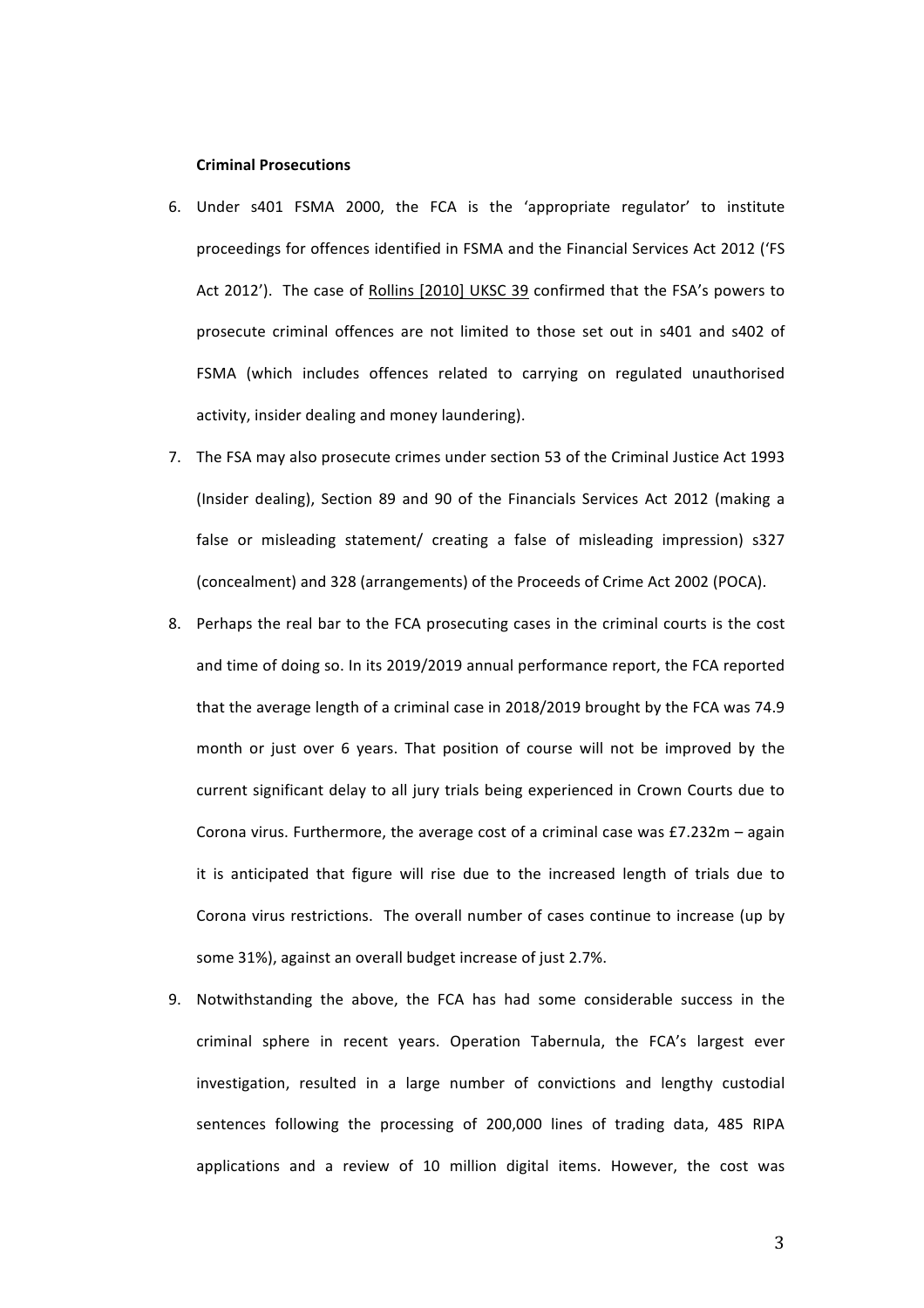comparatively high – some  $£14m<sup>7</sup>$  Other recent successes included the prosecution of boiler room frauds in 2017<sup>8</sup> and insider dealing.<sup>9</sup>

- 10. In April 2019, in a speech by FCA Director of Enforcement and Market Oversight, Mark Steward, confirmed that the FCA has a large number of investigations underway, tackling "some very serious issues" which include "suspected financial *crime in our markets, suspected false or misleading statements by listed issuers, and* suspected significant AML system and control issues under the Money Laundering *Regulations*". <sup>10</sup>
- 11. However, while he stated that firms and individuals need to be ready for the increased scrutiny and risk of criminal prosecution in this area and the FCA's willingness to take action, he confirmed that "*criminal prosecutions, as opposed to civil* or regulatory action, will be exceptional". While therefore the FCA does have a number of criminal cases on its books, prosecuting in the criminal courts for the FCA does appear to be out of the ordinary as opposed to the norm.

#### **Regulatory Enforcement**

- 12. In view of the cost and time of such cases, and a limited budget, it is perhaps not entirely surprising that the FCA has made use of its extensive range of disciplinary and enforcement powers, derived from FSMA 2000 as amended by the Services Act 2012.
- 13. 2018/19 saw penalties imposed totalling  $£227.3$ m, up from  $£69.9$ m in 2017/18 and £181m in 2016/17. 16 penalties in total were in imposed in  $2018/2019$ , 8 against firms and 8 against individuals.<sup>11</sup> Fines are up nearly three-fold on 2017/2018 and

<sup>7</sup> https://www.fca.org.uk/news/press-releases/richard-baldwin-sentencing-3-september-2019

<sup>8</sup> https://www.fca.org.uk/news/press-releases/six-guilty-relation-2-7m-boiler-room-scam) 

<sup>9</sup> See https://www.fca.org.uk/news/press-releases/two-found-guilty-insider-dealing

<sup>10</sup> https://www.fca.org.uk/news/speeches/partly-contested-cases-pipeline-and-aml-investigations

<sup>11</sup> https://www.fca.org.uk/publication/corporate/annual-report-2018-19-enforcement-performance.pdf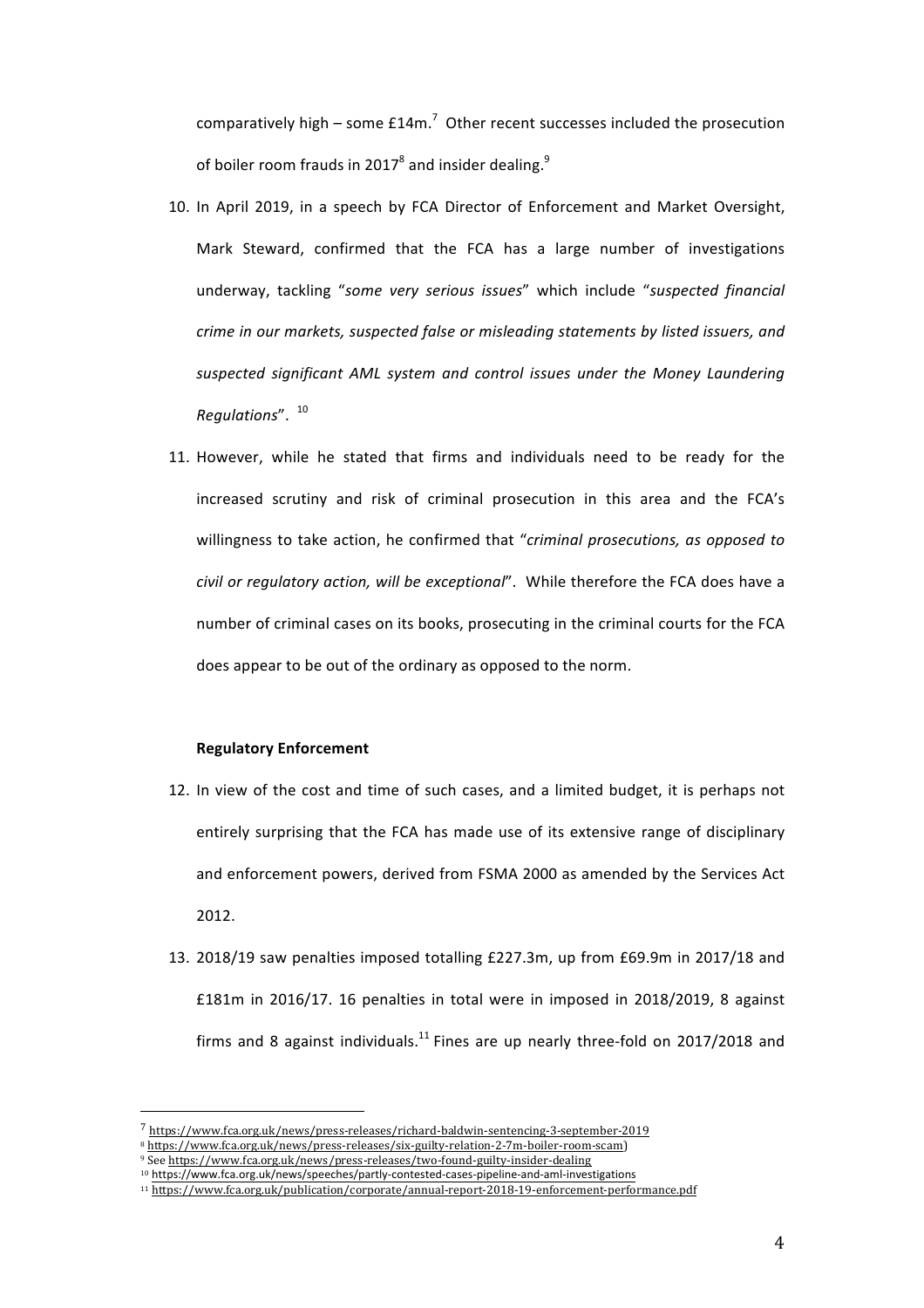nearly double on  $16/17$ , although the figure of £227.3m was restricted to eight firms and eight individuals.

- 14. A key theme for corporate fines has been foreseeability: headline fines such as those handed to Tesco Bank (£16.4m for cyber breaches) and Carphone Warehouse (£29m for insurance mis-selling) represent situations which the FCA deemed to have been avoidable.
- 15. The cases appear to show a focus on holding corporates accountable for harm which could have been prevented had appropriate systems, controls and escalation procedures been in place.
- 16. For example, in 2017 Deutsche Bank was fined £163 million for serious anti-money laundering controls failings. The FCA found that Deutsche Bank exposed the UK financial system to the risks of financial crime by failing to properly oversee the formation of new customer relationships and the booking of global business in the UK. As a consequence of its inadequate AML control framework, Deutsche Bank was used by unidentified customers to transfer approximately \$10 billion, of unknown origin, from Russia to offshore bank accounts in a manner that was highly suggestive of financial crime $^{12}$ .
- 17. In another example, in April 2019 Standard Chartered Bank (Standard Chartered) was fined £102,163,200 for Anti-Money Laundering (AML) breaches in two higher risk areas of its business. The fine followed investigations into two areas of Standard Chartered's business identified by the bank as higher risk: its UK Wholesale Bank Correspondent Banking business and its branches in the United Arab Emirates (UAE).
- 18. The FCA found serious and sustained shortcomings in Standard Chartered's AML controls relating to customer due diligence and ongoing monitoring. Standard Chartered had, according to the FCA, failed to establish and maintain risk-sensitive

<sup>12</sup> https://www.fca.org.uk/news/press-releases/fca-fines-deutsche-bank-163-million-anti-money-laundering-controlsfailur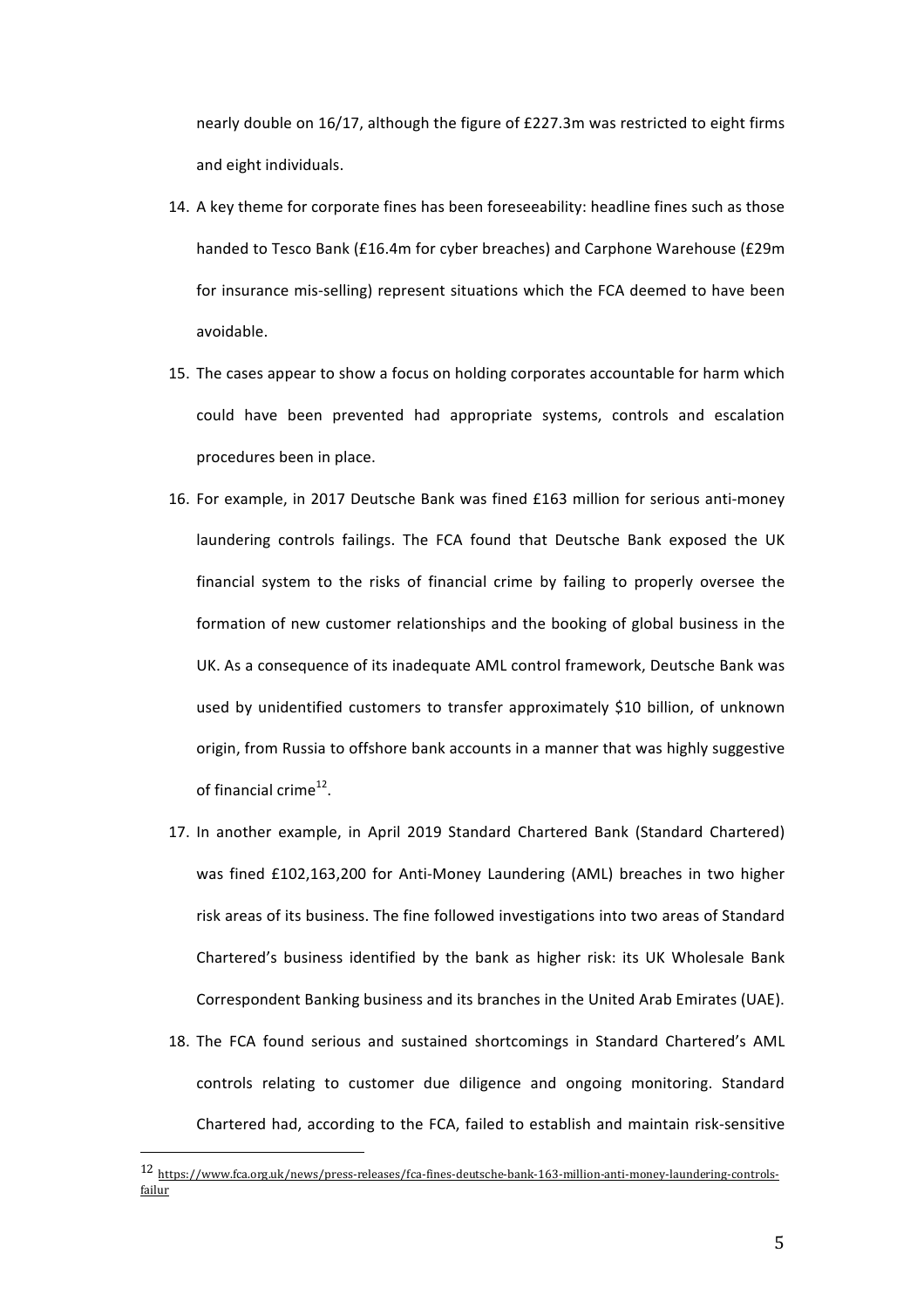policies and procedures and failed to ensure its UAE branches applied UK equivalent AML and counter-terrorist financing controls.  $^{13}$ 

## *Data Breaches and Cybercrime*

- 19. Data breaches involving cybercrime have been increasing exponentially. Whilst technologies such as open banking, distributed ledgers, cloud storage, crypto assets and the emergence of BigTechs open up new opportunities for legitimate business they also offer new ways to steal, defraud and launder money. Illicit digital activity such as phishing, hacking and ID theft are on the rise. The number of data breaches reported by UK financial services firms to the Financial Conduct Authority (FCA) increased 480% in 2018, to 145, up from just 25 in 2017. The retail banking sector saw the largest percentage increase in the number of data breach reports, rising to 25 in 2018 from only one in 2017 $^{14}$ .
- 20. Cybercrime, encompassing any crime that involves a computer or network, is of primary concern. The FCA plan to use data analytics and AI to target crime. They have called for 'firms of all sizes to develop a security culture' and develop 'cyber *resilience'*.
- 21. Those who fail to develop the necessary resilience run the risk of regulatory sanction. In October 2018 Tesco Bank was fined £16.4m for failures in 2016 cyberattack. Cyber attackers exploited deficiencies in Tesco Bank's operations and procedures leaving customers vulnerable to an avoidable attack. In 48 hours the attackers made £2.26m. The FCA said the fine reflected the fact that 'FCA had no *tolerance for banks that failed to protect customers from foreseeable risks'*. The

<sup>13</sup> https://www.fca.org.uk/news/press-releases/fca-fines-standard-chartered-bank-102-2-million-poor-aml-controls <sup>14</sup> https://www.rpc.co.uk/press-and-media/data-breaches-reported-by-financial-services-firms-rise-480-percent-in-ayear-to-145/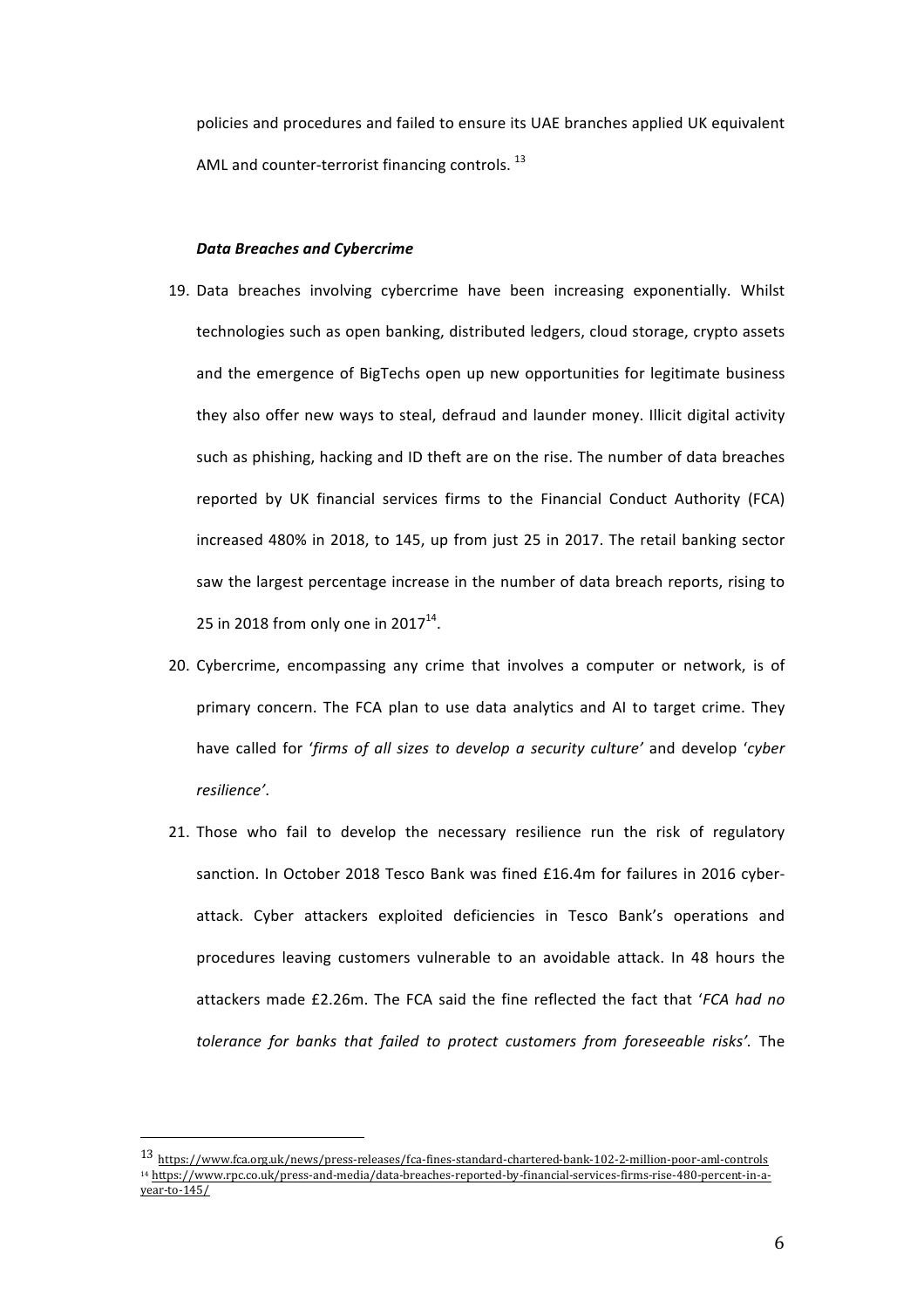bank granted 30% reduction for mitigation and 30% reduction for early settlement. Without those reductions the penalty would have been £33m.<sup>15</sup>

## *Individual Responsibility, Culture and Governance*

- 22. In March 2016 the Senior Managers and Certification Regime ('SMCR') replaced the Approved Persons Regime. This was in response, in part, to the financial crisis of 2008. At the time it was commented upon that this reflected a change in the FCA's approach to enforcement, moving towards tackling bigger targets and engaging in more complex litigation. Moreover, it demonstrated the FCA's desire to hold individuals to account and prevent managers engaging in what Martin Wheatley, former Chief Executive of the FCA, called the '*Murder on the Orient Express'*  $defence<sup>16</sup>$ .
- 23. The regime was extended to all FSMA-authorised firms in December 2019. For those falling under the regime for the first time (Deloitte calculate this as over 47,000 firms), early engagement is the key. Those holding a senior management functions will need to be approved by the FCA and complete a statement of responsibilities explaining what they are responsible for and how. This includes having a senior manager responsible for financial crime compliance.

### **The link between Culture, Governance and Enforcement**

24. Documents such as the FCA's 2017/18 Business Plan and the March 2018 FCA paper entitled '*Transforming Culture in Financial Services'* highlight the FCA's approach. Culture 'drives compliance' and 'behavioural levers are essential in the measurement *and management of culture.'* The latter cited Wells Fargo as '*one example in a long* 

<sup>&</sup>lt;sup>15</sup> https://www.fca.org.uk/news/press-releases/fca-fines-tesco-bank-failures-2016-cyber-attack

<sup>16</sup> https://www.fca.org.uk/news/speeches/nothing-fear-high-standards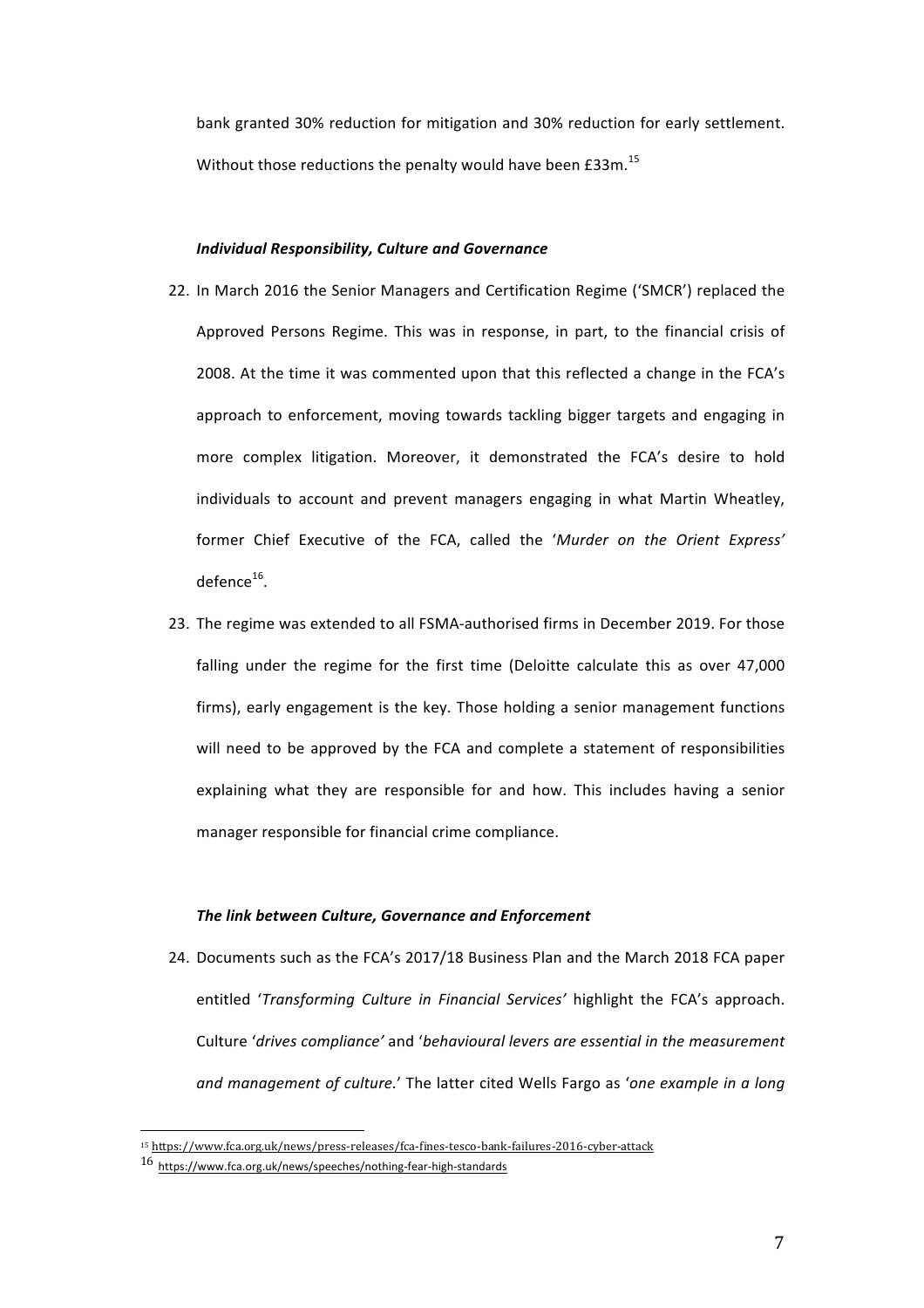line of cross-industry organisations where culture is mooted as the root cause of *scandals, crises and liquidations'*  asking **why** *'the financial services industry … has*  demonstrated instances of rate-rigging, rogue trading and mis-selling in the last 10 *years since the global financial crisis ... despite record fines, increasing investigations* and an expanding compliance industry'. It is an interesting question and the FCA has clearly made the link between culture and compliance.

25. The FCA's focus on culture follows the approach of other prosecuting authorities. The SFO have placed a focus on a culture of compliance as part of their Deferred Prosecution Agreements. In the US, the US Dept. of Justice has released guidance on evaluation of corporate compliance programmes.

## **The New Threats posed by the Pandemic**

- 26. In response Interim to the challenges posed by the pandemic, Chief Executive Christopher Woolard commented "In a matter of weeks, coronavirus has altered the UK's financial landscape dramatically. At times like this it is more important than *ever* that the FCA leads the way on the protections of consumers, firms and the *markets."*
- 27. The FCA appears to be alive to three areas of threat that of panic pension buying in particular, financial scams generally and the availability of cheap loans, following the government's quick release of funds to businesses during Covid 19.
	- a. On  $1^{st}$  April 2020 the Pensions Regulator and the FCA released a statement<sup>17</sup> alerting pension holders to the need to 'stay calm' over fears over the impact of pandemic on markets and personal finances. It was felt that panic may lead pension holders vulnerable to scams or decisions that could damage their long term interests;

<sup>17</sup> https://www.fca.org.uk/news/press-releases/covid-19-savers-stay-calm-dont-rush-financial-decisions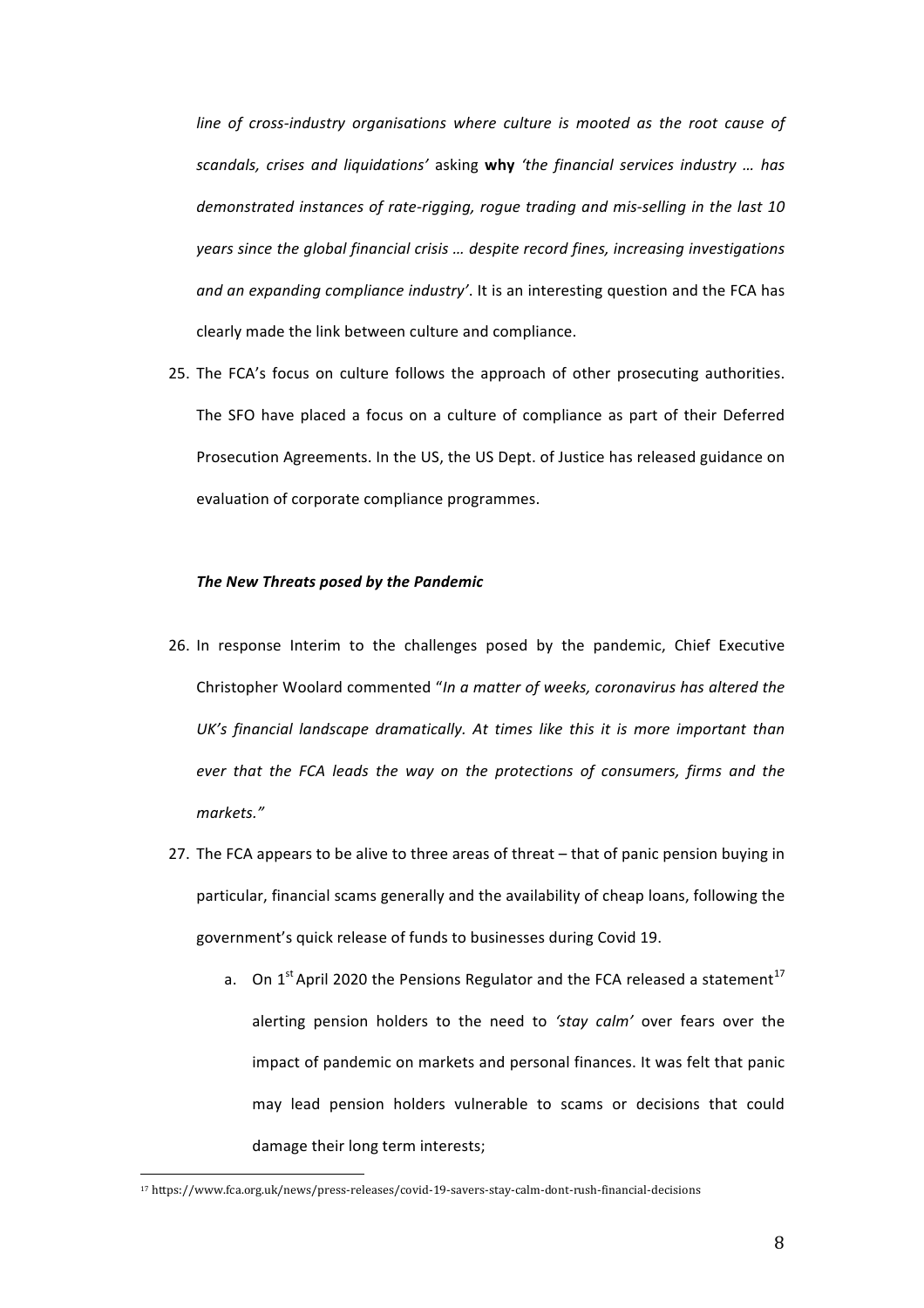- b. The risk of new scams following the *'initial shock of a major event.*<sup>18</sup> Such scams could vary:
	- i. Frauds relating to the sale of face masks/ hand sanitizer;
	- ii. Exploiting those with short term financial concerns  $-$  usually requiring the payment of an upfront fee and transfers to new firms with high risk investments;
	- iii. Good cause scams i.e. the production of PPE equipment;
	- iv. Cloning of firms who are genuine or claims that your bank is in trouble and needs new banking details;
- c. On  $4<sup>th</sup>$  May 2020 the FCA acknowledged that while the risks of fraud and money was 'essential to a well functioning financial services system', that these risks<sup>19</sup> should be balanced against the need for fast and efficient release of funds to businesses under the Governments CBILS (Coronavirus Business Interruption Loan Scheme<sup>20</sup>) and BBLS (bounce back loan scheme<sup>21</sup>) schemes. Critically, for existing customers where an authorized firm had already carried out appropriate Customer Due Diligence before an application under the scheme, it does not need to carry out any further checks, unless the firm has information suggesting it poses a higher risk. New customers would be scrutinized under the MLR normal CDD process, unless the authorized firm decided simplified due diligence was appropriate.

# *The FCA's response going forward*

<sup>18</sup> https://www.fca.org.uk/news/news-stories/avoid-coronavirus-scams

<sup>19</sup> https://www.fca.org.uk/news/statements/uk-coronavirus-business-interruption-loanscheme-cbils-and-new-bounce-back-loan-scheme-bbl

<sup>&</sup>lt;sup>20</sup> The scheme supports small and medium sized business with an annual turnover of up to  $E45m$ to access loans, overdrafts, invoice finance and asset finance of up to £5m for up to 6 years.

<sup>&</sup>lt;sup>21</sup> The scheme offers loans of £2,000 - £50,000, interest free for one year, for terms of up to six years.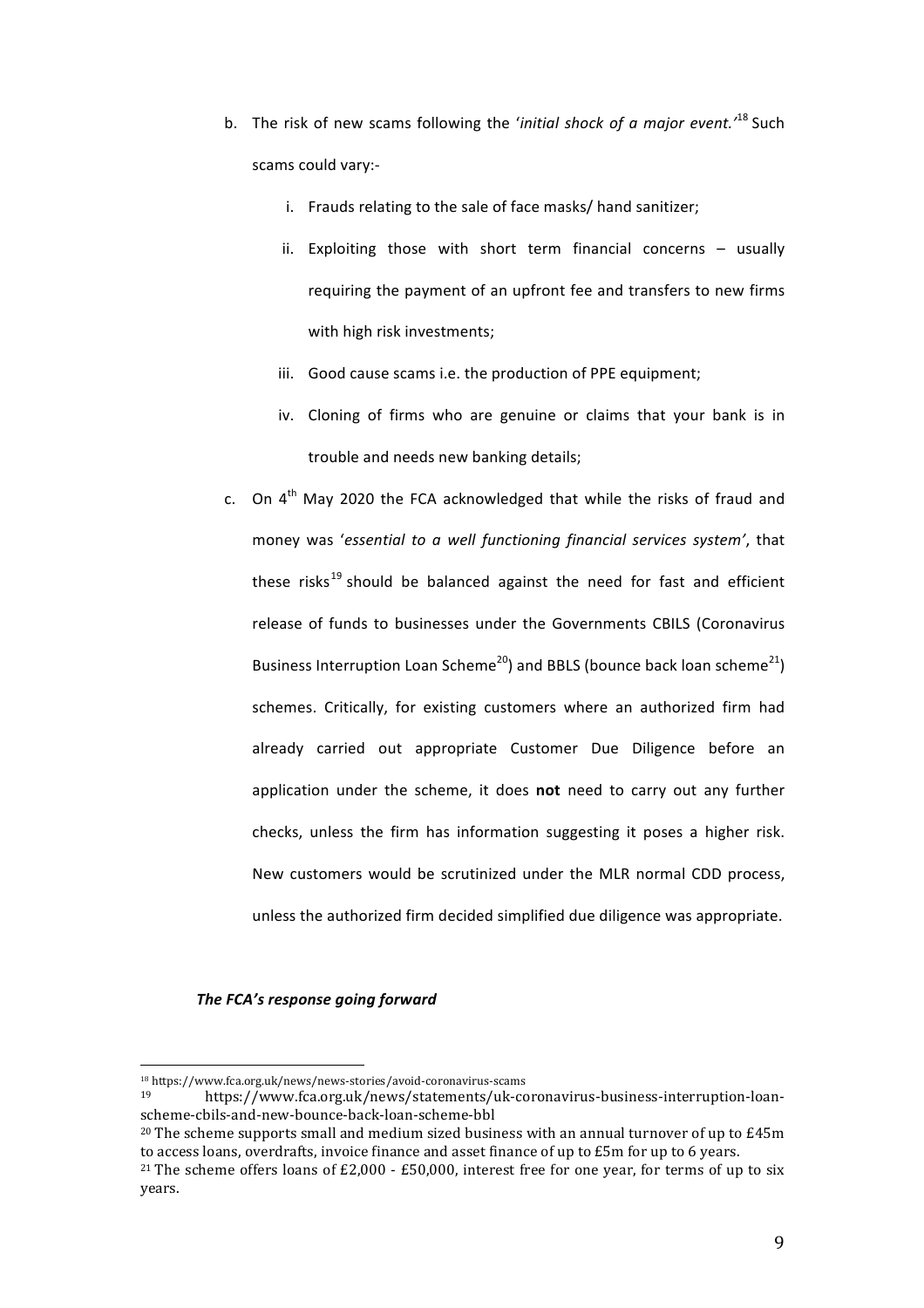- 28. On  $7<sup>th</sup>$  April 2020 the FCA released its 2020/2021 business plan. It acknowledged that the Coronavirus was 'profoundly affecting the financial lives of customers and *the working of the markets.'* As ever, AML remains a key area of focus. AML is highlighted as a 'cross-sector' priority: a reiteration of their commitment to the UK's 2019 National Economic Crime Plan. In order to achieve this the FCA aims to continue to work and share data with the Government, the private sector, law enforcement agencies and other regulators. This will be facilitated, in part, by the National Economic Crime Centre (NECC) and the Economic Crime Strategic Board (ECSB).
- 29. In addressing its intended objectives the FCA commented 'we recognize it may be weeks or months before we are in a more stable position and can turn ourselves fully to the activities in this plan.' One realistic acknowledgement is that the extent of the financial damage caused by Corona virus is unknown - 'This shock is not like previous *economic downturns, but nor will it follow the pattern of a natural catastrophe,* where the damage can be sized relatively quickly. Here, there is enormous *uncertainty about the size and nature of potential damage.*'
- 30. To date their response has been based on the following:
	- a. Keeping markets functioning and orderly during a major 'repricing' event;
	- b. Issuing emergency guidance so that government schemes, for example, to help small firms and mortgage holders can work;
	- c. Supporting consumers with the immediate shocks created by the crisis;
	- d. Keeping public access to essential banking services;
	- e. Protecting the most vulnerable in society;
- 31. A warning to those involved in financial misconduct is sounded and the desire to work with its partner agencies to tackle crime. 'We will remain vigilant to potential *misconduct.* There may be some who see these times as an opportunity for poor